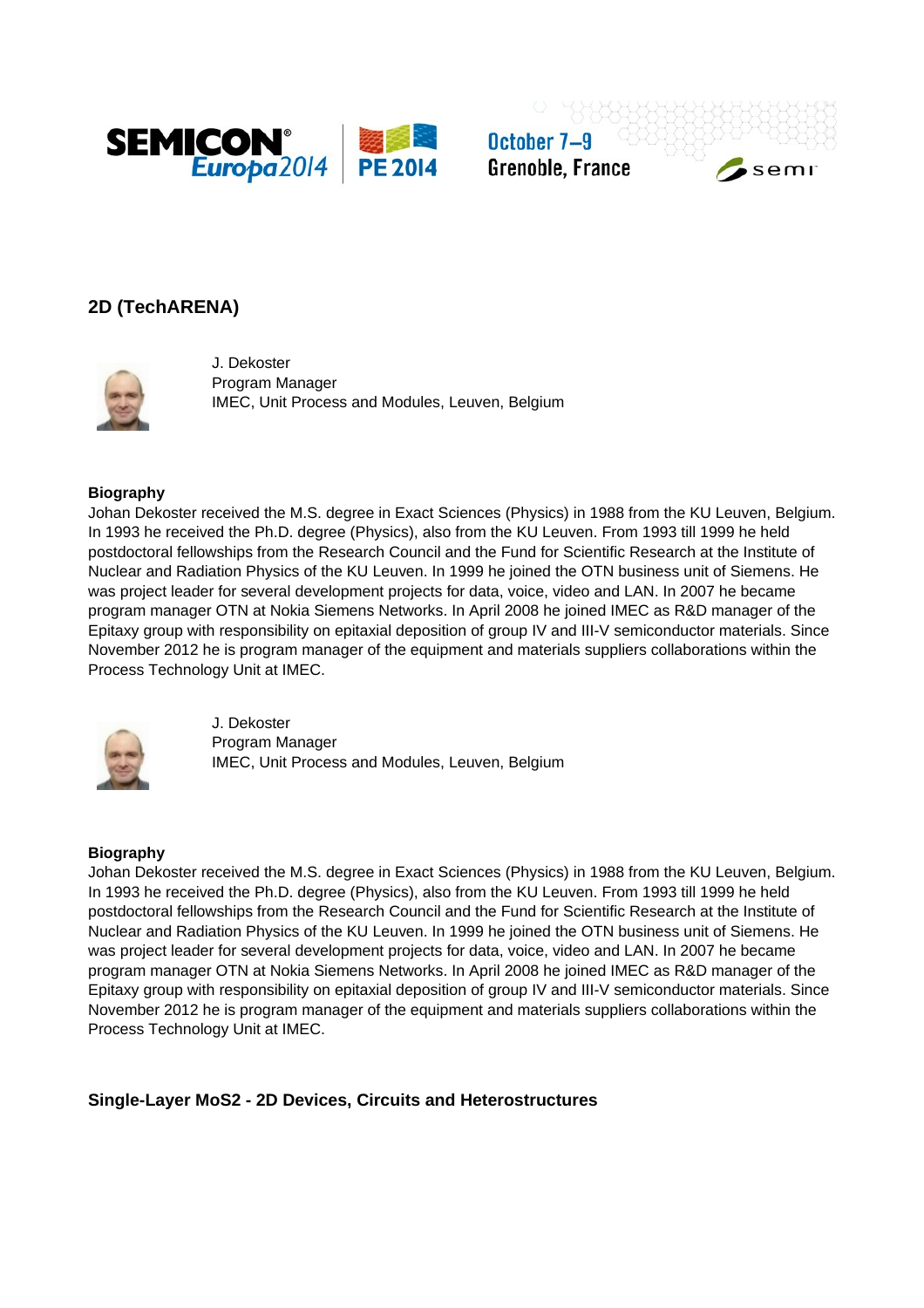

A. Kis Professor EPFL, Lausanne, Switzerland

## **Abstract**

Single-layer molybdenum disulphide (MoS2), a direct-gap semiconductor is a typical example of new graphene-like materials that can be produced using the adhesive-tape based cleavage technique originally developed for graphene. The presence of a band gap in MoS2 allowed us to fabricate transistors that can be turned off and operate with negligible leakage currents [1]. Furthermore, our transistors can be used to build simple integrated circuits capable of performing logic operations and amplifying small signals [2] [3].

We have also successfully integrated graphene with MoS2 into heterostructures to form flash memory cells [5] that could be used to extend the scaling of this type of devices. Next, I will show photodetector devices based on MoS2 that have a sensitivity surpassing that of similar graphene devices by several orders of magnitude. Incorporating MoS2 in van der Waals heterostructures can open the way to an extremely diverse range of materials where different layers cam be mixed and matched to different functionalities. This is not only limited to two-dimensional materials: classical 3D semiconductors with saturated dangling bonds can also be integrated with 2D semiconductors, as I will show on the example of p-Si/n-MoS2 heterostructures that behave as diodes and can be used to achieve light emission and energy harvesting in a broad energy range [6].

- [1] B. Radisavljevic et al., Nat. Nanotechnol. 6, 147 (2011).
- [2] B. Radisavljevic, M. B. Whitwick and A. Kis, ACS Nano 5, 9934 (2011).
- [3] B. Radisavljevic, M. B. Whitwick and A. Kis, Appl. Phys. Lett. 101, 043103 (2012).
- [4] B. Radisavljevic and A. Kis, Nat. Mater. 12, 815 (2013).
- [5] S. Bertolazzi, D. Krasnozhon and A. Kis, ACS Nano 7, 3246 (2013).
- [6] O. Lopez-Sanchez et al., ACS Nano (2014).

### **CV of presenting author**

Prof. Andras Kis was born in 1975 in Croatia where he finished his undergraduate studies in physics in 1999 at the University of Zagreb. In 2000, he moved to Switzerland where he obtained his PhD (Physics) in 2003. In 2004 he was awarded the prestigious Latsis Universiy prize for his PhD work. From 2004 to 2007 he was a postdoctoral researcher at the University of California, Berkeley in the group of Prof. Zettl. At Berkeley he studied electrical and mechanical properties of carbon and boron nitride nanotubes and gained experience in microfabrication techniques at the Berkeley Microlab. In 2007 he returned to Switzerland and joined the Electrical Engineering Institute at EPFL and formed a research group as a tenure track Assistant Professor. Andras Kis and his group study electrical properties of low-dimensional materials such as 2d transition metal dichalcogenides. In 2009, Andras Kis was awarded the ERC starting grant (1.8 million Euros) for a research project (acronym FLATRONICS) in the area of electrical properties of dichalcogenide nanolayers.

Profile Weblink: people.epfl.ch/andras.kis

## **Epitaxial MoSe2 semiconductor heterostructures on AlN/Si(111) substrates**



A. Dimoulas Research Director National Center for Scientific Research DEMOKRITOS, Institute of Nanoscience and Nanotechnology, Athens, Greece

### **Abstract**

Two dimensional (2D) semiconductors such as transition metal dichalcogenides (TMD) offer ultimate thickness scaling down to the single layer limit for low power versatile nanoelectronics. TMDs have already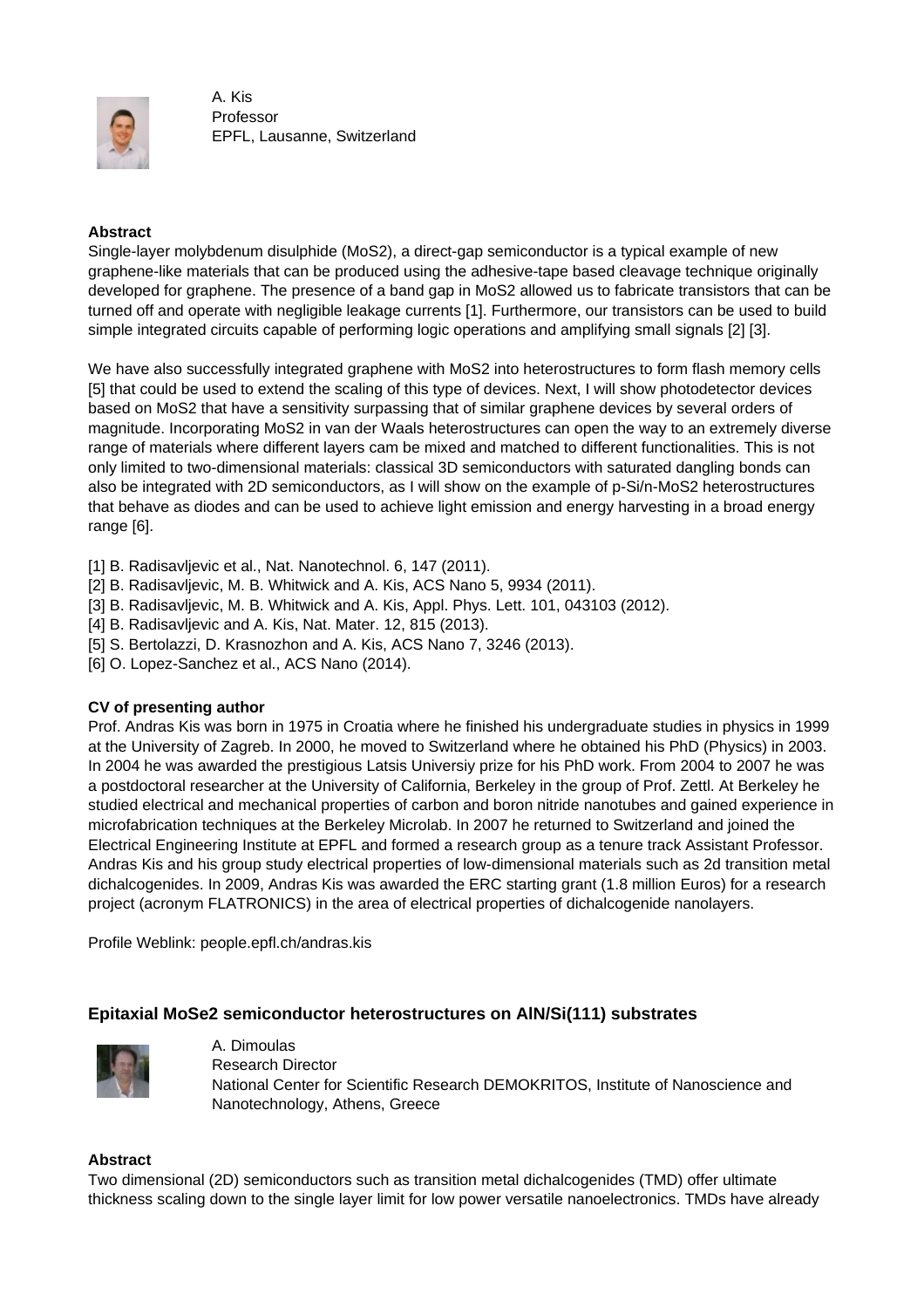demonstrated their potential in electronics since generic ICs of the type used in CMOS have been fabricated [1]. However, most of these advancements have been made on small flakes exfoliated from bulk materials. For real world applications, materials must be epitaxially grown in thin film form on large area engineered substrates on silicon to demonstrate a scalable manufacturing. The availability of high quality 300 mm MOCVD grown AlN/Si(111) substrates already developed for III-Nitride lighting and power devices creates the prospect that 2D semiconductor devices and circuits can be manufactured in a Si compatible processing flow for future volume production.

In this work, the first atomically thin MoSe2 layers grown by MBE on AlN(0001)/Si(111) substrates are reported. The growth optimization procedure monitored by electron diffraction, XRD, XPS and HRTEM will be reviewed emphasizing on the influence of the substrate on the physical properties. It will be shown that high quality single crystal MoSe2 can be obtained on nearly lattice matched AlN with abrupt crystalline interfaces. The quality is further improved using epitaxial Bi2Se3 buffer layers despite the large mismatch between the two materials. Using electronic valence band imaging by in-situ ARPES, it is shown that single layer MoSe2 directly deposited on AlN has a direct band gap making it suitable for optoelectronic applications. First results on planar FETs will be presented emphasizing on the immunity to short channel effects in <100 nm devices. Finally, excellent quality multilayer heterostructures of MoSe2 with Bi2Se3 topological insulator and other selenide compounds are grown showing the prospect for novel vertical transport devices.

[1] e.g. B. Radisavljevic et al., ACS Nano 5, 9934 (2011).

## **CV of presenting author**

Dr. Dimoulas obtained his Ph.D in Applied Physics from the University of Crete in Greece in 1991 on MBE heteroepitaxial gowth and characterization of GaAs and related compounds on Si. He was Human Capital & Mobility Fellow of the EU at the University of Groningen in Holland until 1994, a Research Fellow at the California Institute of Technology (CALTECH), Chemical Engineering, Pasadena USA until 1996 and Research Associate at the University of Maryland at College Park (UMCP) USA, until February 1999. In addition, he was visiting research scientist at NRL, Washington DC in 1992 and at IBM Zurich Resarch Laboratory, Switzerland in 2006 and 2007. Since 1999, he is Research Director and head of the Epitaxy and Surface Science laboratory at the National Center for Scientific Research DEMOKRITOS, Athens, Greece. He has coordinated several European-funded projects in the areas of advanced CMOS, the last being DUALLOGIC- a flagship CMOS project in FP7 and he is now leading the EU project 2D NANOLATTICES on silicene and other 2D crystal channels for post CMOS applications. Also, he has received the prestigious ERC (IDEAS) 2011 Advanced Investigator Grant -SMARTATE on smart gates for "green" electronics and the Greek Excellence (ARISTEIA) project TOP-ELECTRONICS. He has authored or co-authored more than 120 technical presentations in refereed journals including 3 monographs in Springer book chapters on high-k gates on Si and high mobility channels. In addition, he has more than 70 presentations in conferences including 30 invited in conferences, tutorials and summer schools. He has more than 2000 citations and an h-index of 27. He is co-editor in a Springer book and guest editor in three special volumes of international journals. He has organized MRS and E-MRS symposia in 2005, 2003, 2009, 2010 and 2013. He was the general chair of INFOS 2007 conference and he is in the steering committee of INFOS and ESSDERC/ESSCIRC conferences and he has chaired the TPC committee of ESSDERC/ESSCIRC 2007 and the IEDM 2012 Process Technology subcommittee. His expertise includes MBE growth of semiconductors and dielectric materials, VCD growth of graphene, nanodevice processing by optical and ebeam lithography materials structural and physical characterization & device electrical characterization.

# **Scaling up Chemical Vapour Deposition Graphene to 300 mm Si substrates**



A. Jouvray Engineering Project Leader Aixtron Ltd, NanoInstruments, Cambridge, United Kingdom

### **Abstract**

Graphene is a 2D carbon material with unique properties such as high mobility, wideband optical transparency and large thermal conductivity. To make use of these characteristics in high performance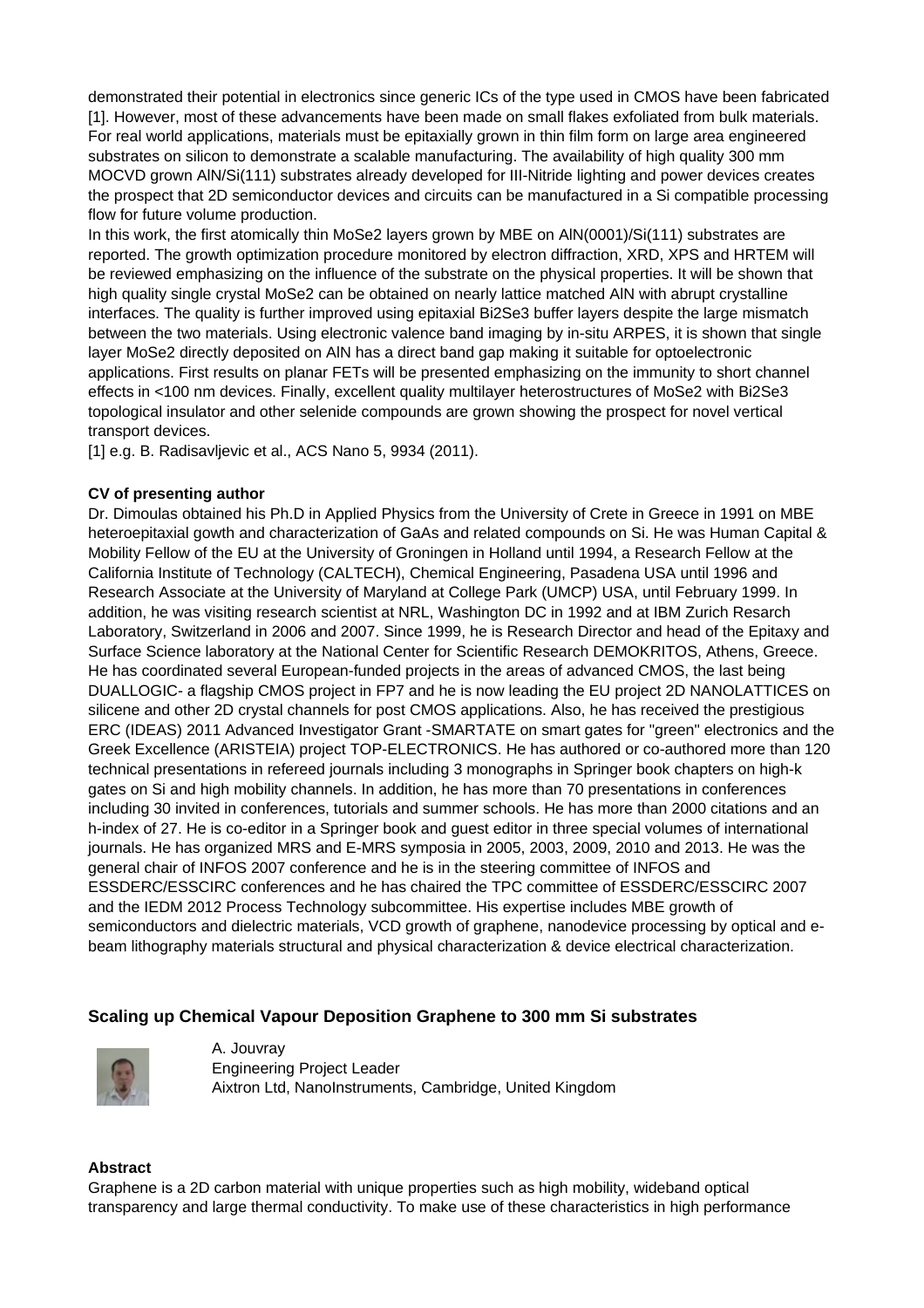electronic applications, it is necessary to grow and integrate graphene using modern Si chip manufacturing processes. This paper discusses the growth of graphene by Chemical Vapour Deposition. The synthesis process begins with the deposition and crystallization of a nucleation layer, namely thin film Cu. We study the characteristics of this Cu film and the subsequent graphene growth kinetics and formation. Once Graphene is produced, it is transferred from the Cu film to the target substrate using a variety of integration techniques such as polymer-based or electrolytic transfer.

Monolayer Graphene on Si or Cu/Si wafers are commercially available in sizes up to 100mm and are typically used to develop and characterise graphene device performance. There are currently only few organizations able to produce high quality monolayer graphene on wafer in sizes exceeding 100mm in diameter. To enable the commercialization of graphene as a large scale product, significant and successive cost reduction must be achieved. Here, we report the development of CVD tools in both scaling up the CVD production of graphene from 100mm to 300mm wafers but also report the increase in throughput from 1x100mm wafer in 2 hours to 2x300mm wafer in under 1 hour.

## **CV of presenting author**

Dr Alex Jouvray received his PhD in CFD from Warwick University in 2004. He is currently the Engineering Project Leader for Aixtron's NanoInstruments products. He has significant experience of managing the development of new products and systems for a range of industial and scientific applications. He has managed several publicly funded projects and is the author / co-author of sevral papers and patents.

# **2D materials : From Advanced CMOS to Beyond CMOS devices**



C. Huyghebaert R&D team leader imec, Leuven, Belgium

### **Abstract**

The information infrastructure is growing and becoming ubiquitous around us. Continuous connectivity, which we take for granted now, did not exist 10 years ago. This growth has been largely fueled by the scaling of the transistors which has allowed increased performance for comparable energy consumption and lower cost. Continuing growth further will demand a variety of electronic systems with different performance and energy efficiency requirements to satisfy a large set of functionality and cost needs.

Early on, the scaling of the transistors was driven by the lithographic improvements. More recently, the scaling is that of the performance and relies on new materials (high K dielectrics and metal gates) and on devices structure innovations (fully-depleted channel devices). The performance scaling of the next decade will likely bring concerted changes not only at the transistor level but also at the interconnect and at the architecture level as the 3rd dimension will be conquered.

The pace of innovation will likely continue further as it is driven by technological needs. The scaling of the transistor will be influenced by fundamental physical limits of device switching.

At imec, we are a investigating not only advanced CMOS devices and "end of the roadmap" transistors, but also Beyond CMOS devices which rely on advanced materials like graphene and 2D semiconductors but also devices that employ a different state variable. This talk will outline the research on the 2D materials family.

Imec has been carrying out endeavors whose main focus is to provide an answer to the question of whether the family of 2D materials could really hold the promises for a successful use in microelectronics. This is being accomplished with a strategy encompassing two main aspects of research: (1)to evaluate novel device concepts based on the fundamental properties of 2D materials (2) to work towards industrial compatible solutions for 2D material integration in a semiconductor environment.